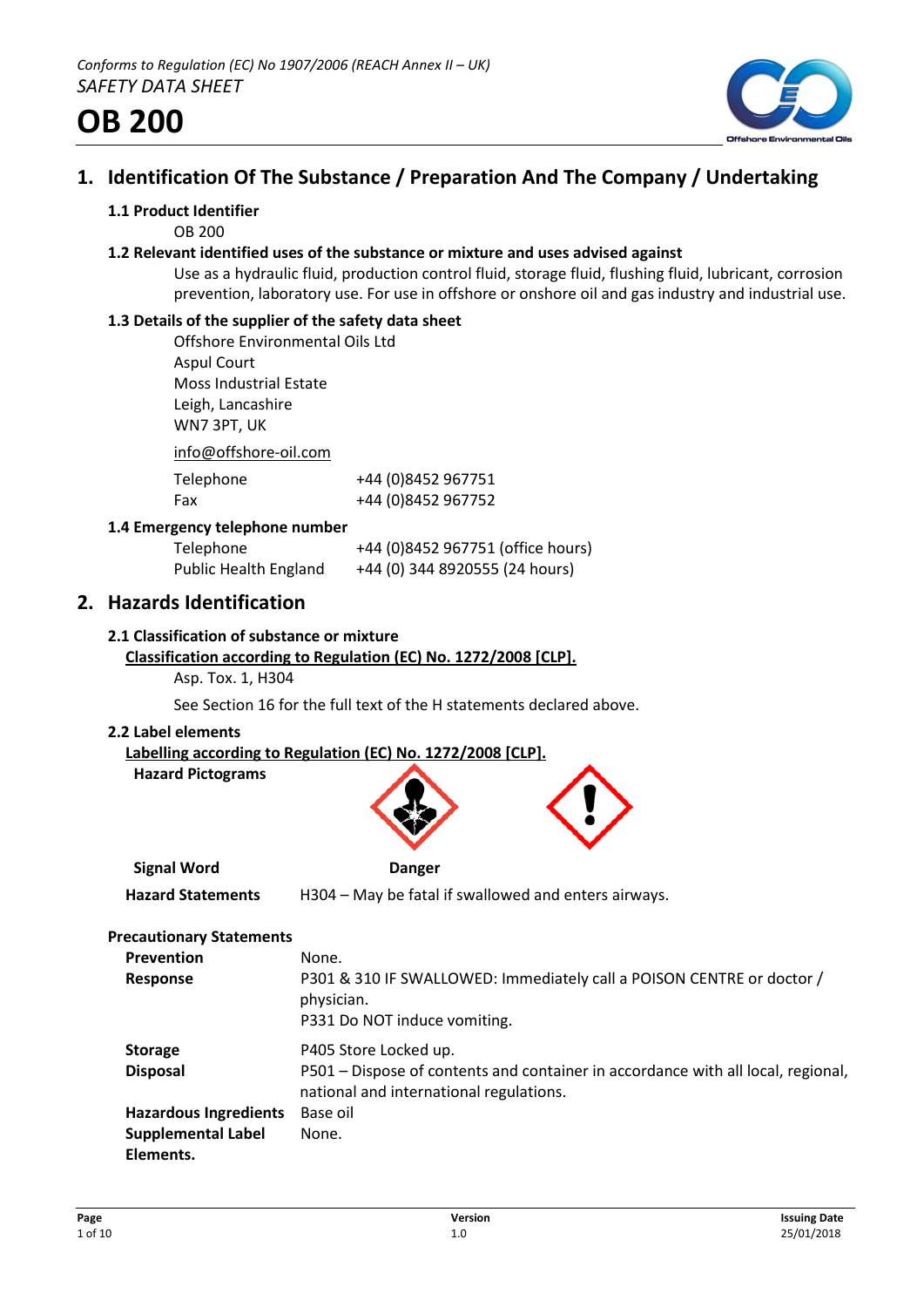



# **Supplemental Packaging Requirements. Containers to be fitted** Not applicable. **with child resistant fastenings.**

**Tactile Warning of danger** Not applicable. **Supplemental Hazard Information Mone.** 

# **2.3 Other Hazards**

# **Other hazards which do not result in classification**

**Physical-Chemical Properties**

Contaminated surfaces may be extremely slippery.

#### **High Pressure Applications**

Injections through the skin as a result of contact with the product at high pressures constitute a major medical emergency. See notes to physician in section 4.3 i of this safety data sheet.

# **3. Composition / Information On Ingredients**

#### **3.2 Mixture**

| Ingredient<br><b>Name</b> | <b>Identifiers</b> | Conc. (%)  | Regulation (EC) No 1272/2008 (CLP) Classification | <b>Type</b> |
|---------------------------|--------------------|------------|---------------------------------------------------|-------------|
| <b>Base Oil</b>           | Confidential       | $60 - 70%$ | Asp Tox. 1, H304.                                 | $(1)$ $(2)$ |
|                           |                    |            |                                                   |             |

#### Type

[1] Substance classified with a health or environmental hazard.

[2] Substance with a workplace exposure limit.

[3] Substance meets the meets the criteria for PBT according to Regulation (EC) No 1907/2006, Annex XIII.

[4] Substance meets the criteria for vPvB according to Regulation (EC) No 1907/2006, Annex XIII.

If REACH registration numbers do not appear the substance is either exempt from registration, does not meet the minimum volume threshold for registration, the registration date has not yet come due or this information is proprietary.

See section 8 for Occupational Exposure Limits, if available.

See sections 11 and 12 for detailed information on health effects, symptoms and environmental hazards.

For the full text of the EU H-Statements in this section, see section 16.

# **4. First Aid Measures**

# **4.1 Description of first aid measures**

#### **General Advice**

Seek medical advice if irritation or symptoms persist and show this safety data sheet.

#### **Skin contact**

Wash off immediately with plenty of soap and water. Remove contaminated clothing. Seek medical attention if irritation or symptoms persist.

#### **Eye contact**

Rinse immediately with plenty of water for 15 minutes holding the eyelids open. Seek medical attention if irritation or symptoms persist.

#### **Inhalation**

If inhalation of fumes, mists or vapours causes irritation to the throat, nose or coughing, remove person to fresh air. Obtain medical advice if symptoms persist.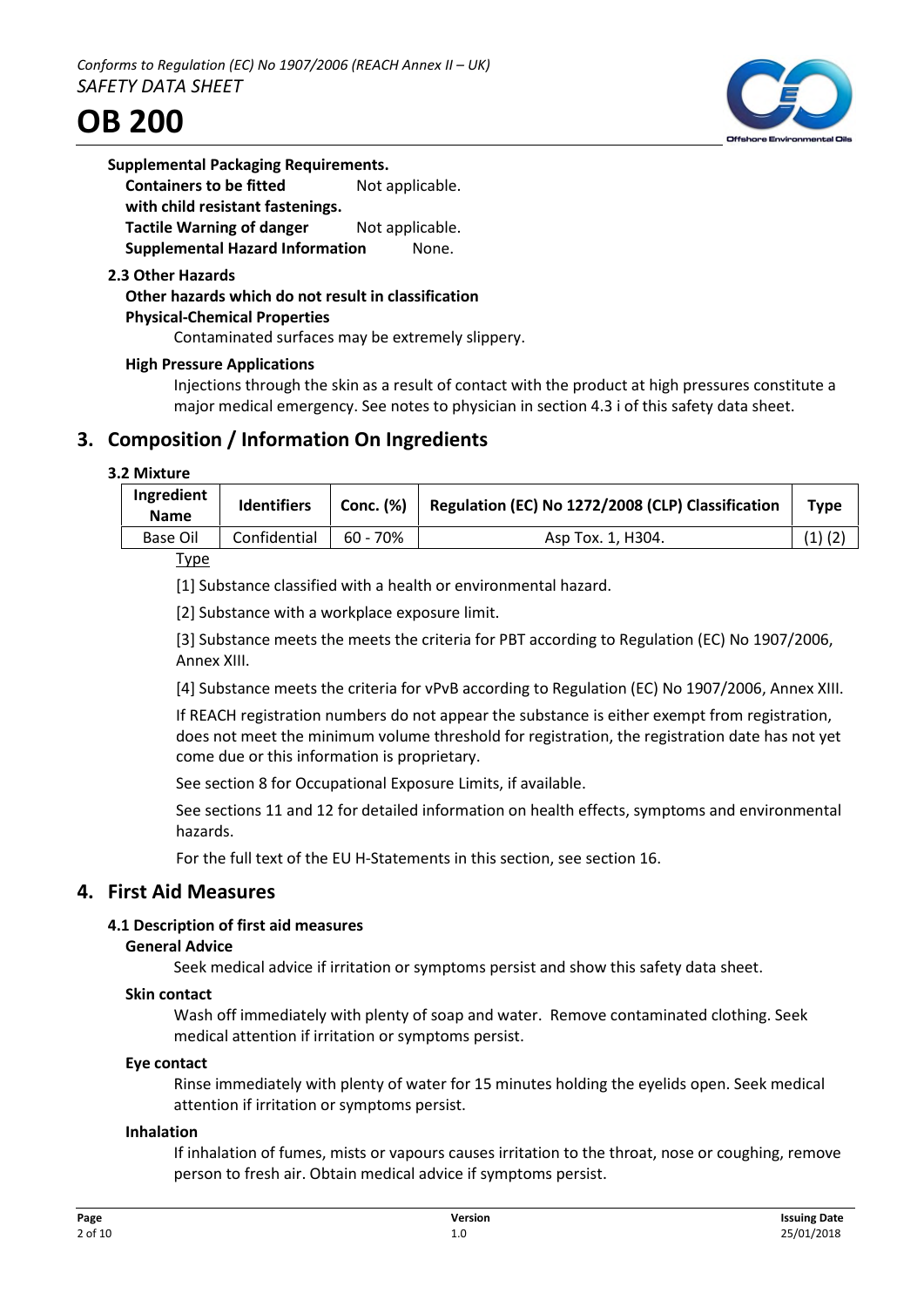

# **Ingestion**

If contamination of mouth occurs, wash it out thoroughly with water. Do NOT induce vomiting. Never give anything to an unconscious person. If swallowed, seek medical advice immediately and show this container or label.

# **Protection of First Aiders**

No action should be taken without suitable training or which involves any personal risk.

# **4.2 Most important symptoms and effects, both acute and delayed**

# **4.3 Indication of any immediate medical attention and special treatment needed**

If swallowed, seek medical advice immediately and show this container or label.

# **High Pressure Applications**

Injections through the skin due to contact with the product at high pressure constitute a major medical emergency. Injuries may not appear serious immediately, but within a few hours tissue can become discoloured, swollen, and painful with extensive subcutaneous necrosis. Surgical exploration should be undertaken without delay. Extensive and thorough debridement of the wound and underlying tissue is necessary to minimise tissue loss and to limit or prevent permanent damage. It should be noted that high pressure may force the product a considerable distance along tissue planes.

# **5. Fire Fighting Measures**

# **5.1 Extinguishing media**

# **Suitable extinguishing media**

Use extinguishing media appropriate to the surrounding fire conditions: Carbon Dioxide (CO2), dry chemical, foam, water fog.

# **Unsuitable extinguishing media**

Do not use solid water stream as it may scatter and spread fire.

# **5.2 Special Hazards arising from the substance or mixture**

# **Hazardous Combustion Products**

Burning produces irritating, toxic and obnoxious fumes including carbon and nitrogen oxides.

# **5.3 Advice for Fire-fighters**

Fire fighters should wear appropriate protective equipment and self-contained breathing apparatus (SCBA) with a full face piece operating in positive pressure mode. Clothing confirming to European Standard EN469 will give a basic level of protection for chemical incidents. Use water spray to cool unopened containers.

# **6. Accidental Release Measures**

# **6.1 Personal precautions, protective equipment and emergency procedures**

# **For Non-Emergency Personnel**

Contact emergency personnel. No action should be taken without suitable training or involving personal risk. Evacuate surrounding areas and keep unnecessary and unprotected personnel from entering. Ensure adequate ventilation of the working area. Wear suitable protective equipment. Contaminated surfaces will be extremely slippery. Remove all sources of ignition. Do not breathe vapour or mist. Do not touch or walk through spilt material.

# **For Emergency Responders**

Wear a suitable chemical protective suit, gloves and chemical boots. See also information in "For non-emergency personnel".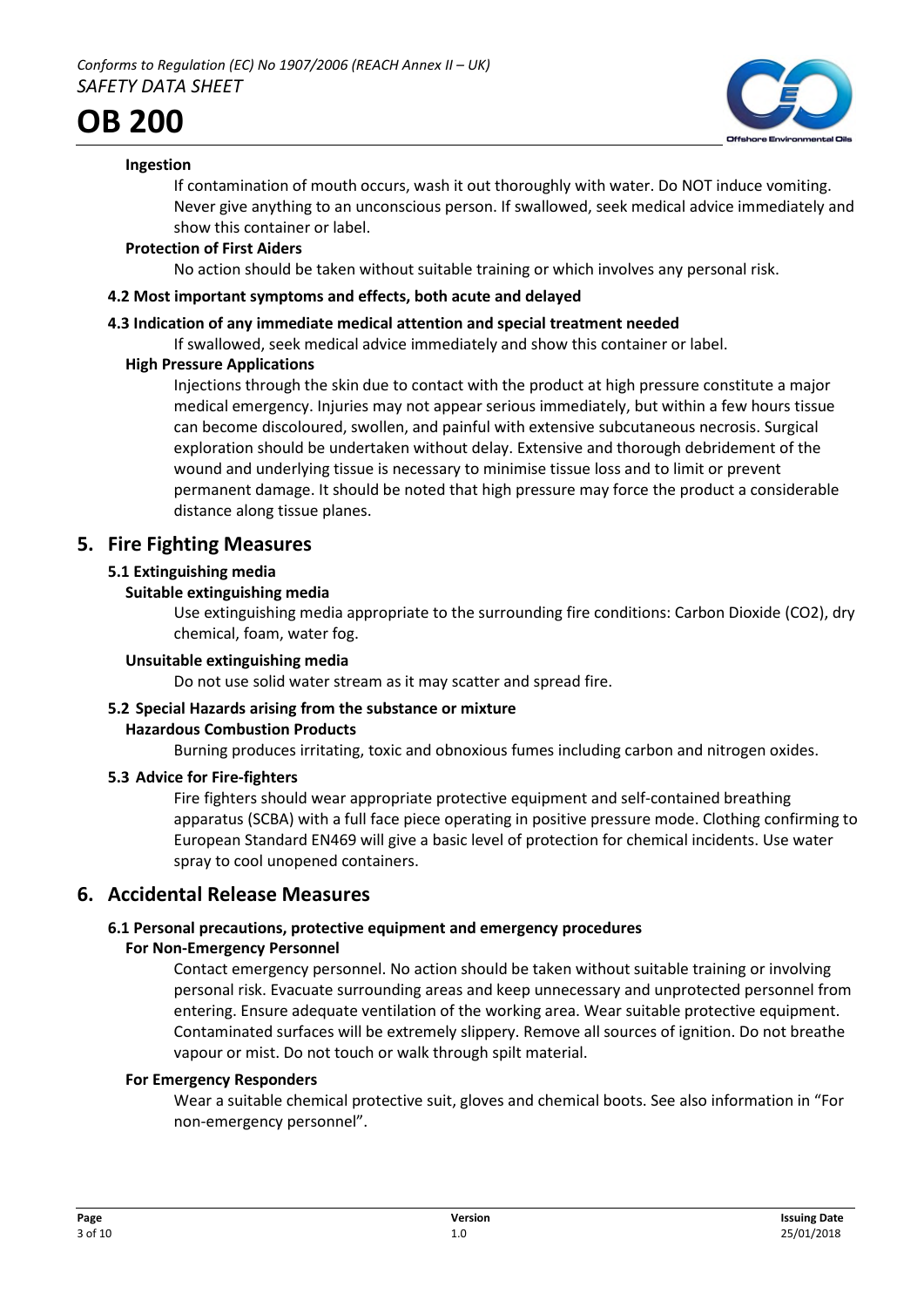

# **6.2 Environmental precautions**

Avoid dispersal of spilt and runoff and contact with soil, drains, sewers or waterways. Prevent further spillage if safe. Inform the relevant authorities if the product has caused environmental pollution (sewers, waterways, soil).

### **6.3 Methods and material for containment and cleaning up**

#### **Small Spill**

Stop leak if possible without risk. Move containers from the spill area. Absorb with inert, absorbent material, transfer to suitable, labelled containers for disposal. Dispose of via a licensed water disposal contractor.

#### **Large Spill**

Contact emergency personnel immediately. Stop leak if possible without risk. Move containers from the spill area. Approach release from upwind. Prevent entry into sewers, water courses, basements and confined areas. Collect and contain spillage with non-combustible, absorbent material e.g. sand, earth, vermiculite or diatomaceous earth and transfer to suitable, labelled containers for disposal. Dispose of via a licensed water disposal contractor.

#### **6.4 Reference to other sections**

For personal protective equipment refer to Section 8.

For disposal refer to Section 13.

# **7. Handling And Storage**

# **7.1 Precautions for safe handling**

# **Advice for safe handling**

Wear suitable personal protective equipment. Avoid contact with eyes and skin and clothing. Avoid breathing vapours or spray mist. Keep in the original container or an approved alternative made from a compatible material and keep tightly closed when not in use. Do not reuse containers.

# **Advice on General Occupational Hygiene**

Smoking, eating and drinking should be prohibited in areas where this material is handled, stored or processed. Wash thoroughly after use. Contaminated clothing and personal protective equipment should be removed before entering eating areas. Ensure that eyewash stations and chemical safety showers are close to the working location.

# **7.2 Conditions for safe storage, including any incompatibilities**

Store in correctly labelled containers. Store in a cool, dry, well-ventilated area away from heat and direct sunlight. Keep containers tightly closed until ready for use. Where possible, design the installations in order to avoid accidental emissions of product (due to seal breakage, for example) onto hot casings or electrical contacts. Protect from moisture and frost. Store in accordance with local regulations, away from incompatible materials, and store locked up (see section 10).

#### **7.3 Specific end uses**

Refer to section 1.2 and exposure scenarios in annex if applicable.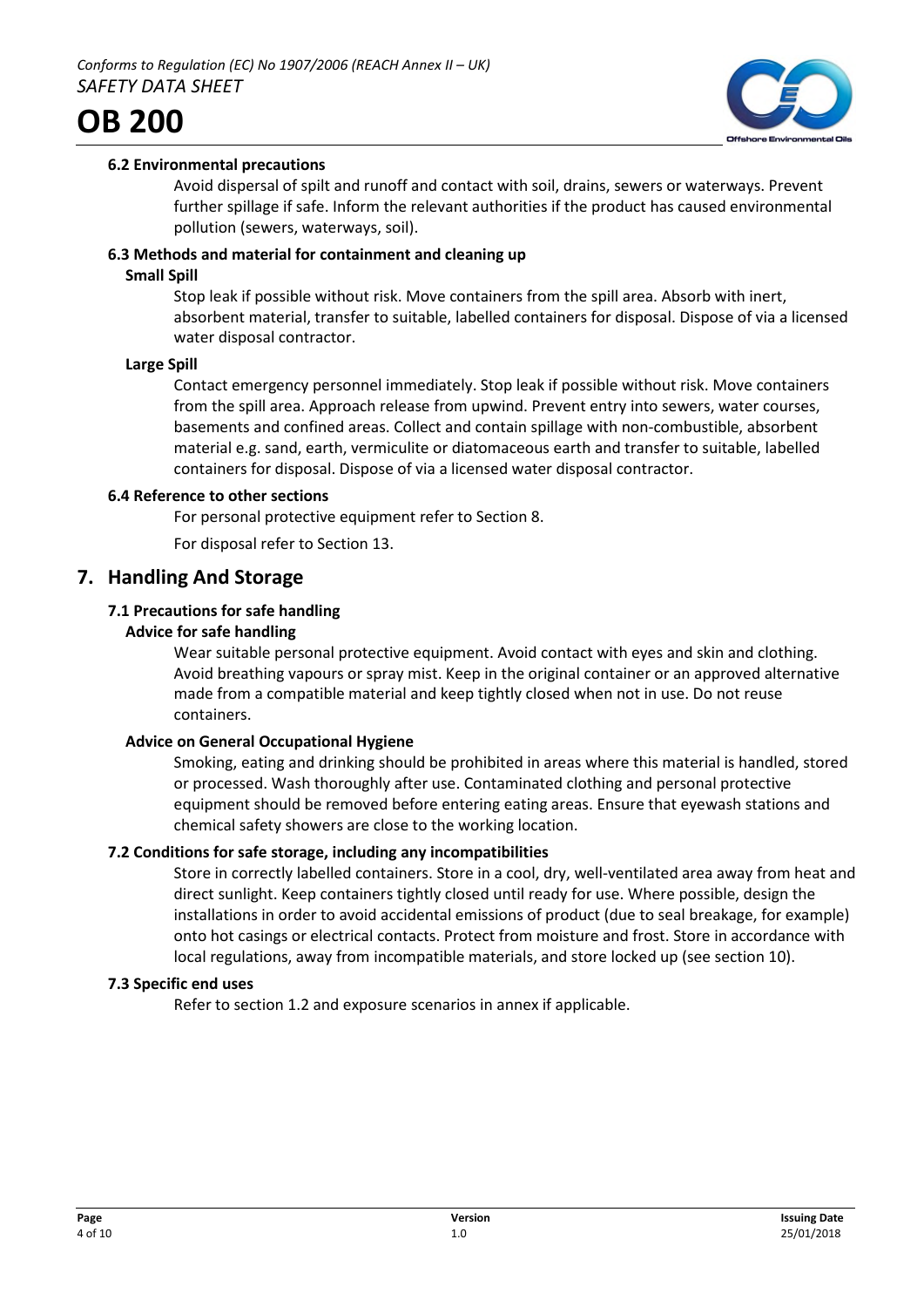

# **8. Exposure Controls / Personal Protection**

#### **8.1 Control Parameters**

#### **Exposure Limits.**

Oils mists must be kept below 5 mg/ $m<sup>3</sup>$ .

**Derived No effect Level** No DELs available.

# **Predicated No effect Concentration**

No PNECs available.

#### **8.2 Exposure Controls**

#### **Individual Protection Measures**

#### **Eye / Face Protection**

Safety glasses with side shields are considered minimum protection.

#### **Respiratory protection**

Avoid inhalation of mists, fumes or vapour generated in use. In case of insufficient ventilation, use suitable respiratory equipment.

#### **Skin Protection**

#### **Hand protection**

Wear chemical resistant gloves. Nitrile gloves with a minimum thickness of 0.4mm are recommended. Most gloves provide only a short time of protection before they should be discarded and replaced. Gloves should be chosen in consultation with the supplier / manufacturer and with a full assessment of the working conditions. This information does not replace suitability tests since glove protection varies depending on the conditions under which the product is used.

#### **Body Protection**

Use of protective clothing is good industrial practice. Personal protective equipment for the body should be selected based on the task being performed. Cotton or polyester/cotton overalls will only provide protection against light superficial contamination that does not soak through to the skin. Overalls should be washed regularly. When the risk of exposure is high (e.g. if cleaning spillages or when at risk of splashing), chemical resistant aprons and or imperious chemical suits and boots will be required.

#### **Environmental Exposure Controls**

Emission from ventilation or work process equipment should be checked to ensure they comply with the requirements of environmental protection legislation. In some cases, fume scrubbers filters or engineering modifications to the process equipment will be necessary to reduce emissions to acceptable levels below their respective threshold limit value.

# **9. Physical And Chemical Properties**

# **9.1 Information on basic physical and chemical properties**

| (a) Appearance                              | Liquid            |
|---------------------------------------------|-------------------|
| (b) Odour                                   | Bland             |
| (c) Odour Threshold                         | No data available |
| $(d)$ pH                                    | Not applicable    |
| (e) Melting / freezing point                | $<$ -30°C.        |
| (f) Initial boiling point and boiling range | $>220$ °C         |
| (g) Flash Point                             | No data available |
|                                             |                   |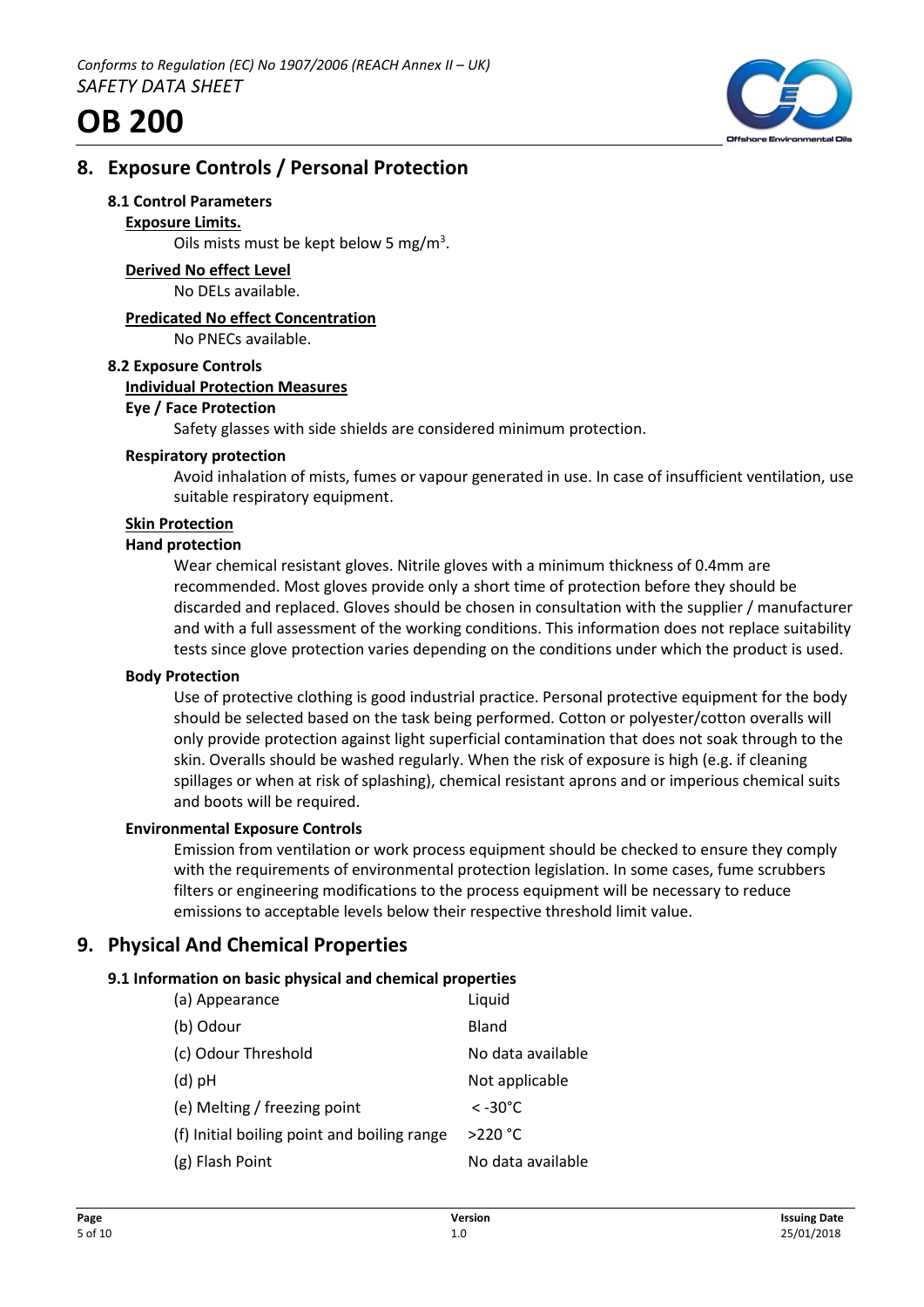



| (h) Evaporation rate              | No data available                       |
|-----------------------------------|-----------------------------------------|
| (i) Flammability (solid, gas)     | No data available                       |
| (j) Upper / Lower Explosion Limit | No data available                       |
| (k) Vapour Pressure               | <1 mmHg at 20 °C                        |
| (I) Vapour density                | No data available                       |
| (m) Relative density              | $0.85 - 0.86$ gcm <sup>-3</sup> @ 20 °C |
| (n) Water solubility              | Insoluble.                              |
| (o) Partition coefficient         | Not suitable for measurement            |
| n-octanol / water                 |                                         |
| (p) Auto ignition temperature.    | No data available                       |
| (g) Decomposition temperature     | No data available                       |
| (r) Viscosity                     | 9 cst @ 40 °C                           |
| (s) Explosive properties          | No data available                       |
| (t) Oxidising properties          | No data available                       |

# **9.2 Other information**

No additional information.

# **10. Stability And Reactivity**

#### **10.1 Reactivity**

No data available.

#### **10.2 Chemical Stability**

Stable under normal operating conditions.

#### **10.3 Possibility of hazardous reactions**

None expected under normal operating conditions.

# **10.4 Conditions to avoid**

No specific data.

# **10.5 Incompatible materials**

No data available.

#### **10.6 Hazardous decomposition products**

Stable under normal conditions. Decomposition products may include carbon and nitrogen oxides.

# **11. Toxicological Information**

# **11.1 Information on toxicological effects**

# **Information on likely routes of exposure**

Routes of anticipated entry: Inhalation, Dermal.

# **Product Information Potential Acute Health Effects**

**Inhalation** The product has a low vapour pressure and does not cause an Inhalation inhalation exposure issue at ambient conditions. Contact with vapours, mists or sprays may cause irritation of the breathing passages. Aspiration of spray, mist or vapour may cause chemical pneumonitis.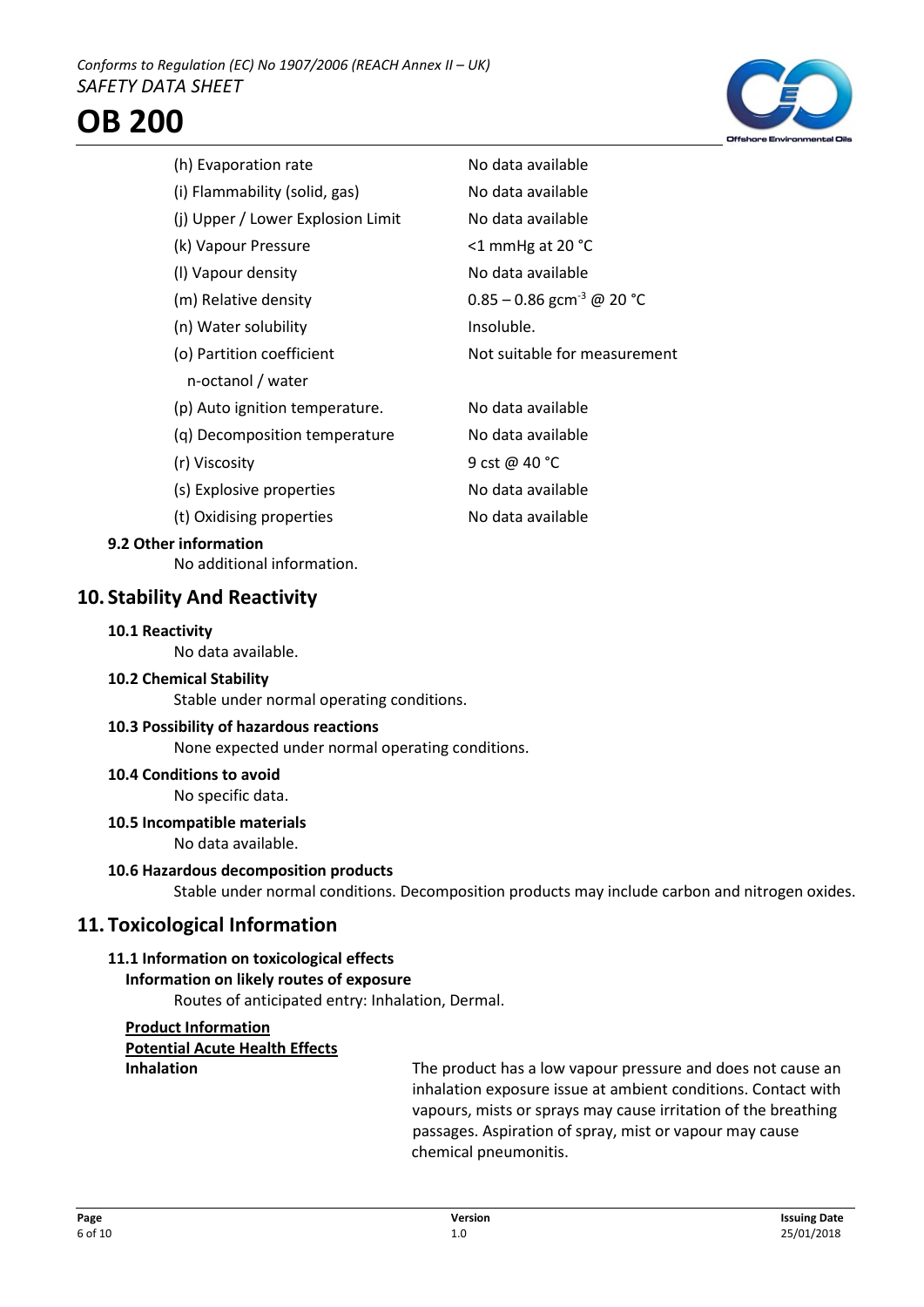

| Ingestion                                                                    | Aspiration hazard if swallowed - Aspiration of spray, mist or<br>vapour may cause chemical pneumonitis. |
|------------------------------------------------------------------------------|---------------------------------------------------------------------------------------------------------|
| <b>Skin Contact</b>                                                          | No known significant effects or critical hazards.                                                       |
| <b>Eye Contact</b>                                                           | No known significant effects or critical hazards.                                                       |
|                                                                              |                                                                                                         |
| Symptoms related to the physical, chemical and toxicological characteristics |                                                                                                         |
| <b>Inhalation</b>                                                            | Symptoms may include - nausea, vomiting, headache, fatigue,<br>dizziness.                               |
| Ingestion                                                                    | Symptoms may include - nausea, vomiting.                                                                |
| <b>Skin Contact</b>                                                          | No known significant effects or critical hazards.                                                       |
| <b>Eye Contact</b>                                                           | No known significant effects or critical hazards.                                                       |
|                                                                              |                                                                                                         |
|                                                                              | Delayed and immediate effects and also chronic effects from short and long term exposure                |
| <b>Inhalation</b>                                                            | Overexposure to inhalation of airborne droplets may cause                                               |
|                                                                              | irritation of the respiratory tract.                                                                    |
| Ingestion                                                                    | Ingestion of large quantities may cause nausea and diarrhoea.                                           |
| <b>Skin Contact</b>                                                          | No known significant effects or critical hazards.                                                       |
| <b>Eye Contact</b>                                                           | May cause transient stinging or redness.                                                                |
| <b>Potential Chronic Health Effects</b>                                      |                                                                                                         |
| General                                                                      | No known significant effects or critical hazards.                                                       |
| Carcinogenicity                                                              | No known significant effects or critical hazards.                                                       |
| <b>Mutagenicity</b>                                                          | No known significant effects or critical hazards.                                                       |
| <b>Developmental effects</b>                                                 | No known significant effects or critical hazards.                                                       |
| <b>Fertility effects</b>                                                     | No known significant effects or critical hazards.                                                       |
|                                                                              |                                                                                                         |
| <b>Acute Toxicity</b>                                                        | No known significant effects or critical hazards.                                                       |
| <b>Skin Corrosion / Irritation</b>                                           | No known significant effects or critical hazards.                                                       |
| <b>Serious Eye-Damage / Irritation</b>                                       | No known significant effects or critical hazards.                                                       |
| Respiratory or skin sensitisation                                            | No known significant effects or critical hazards.                                                       |
| <b>Germ Cell Mutagenicity</b>                                                | No known significant effects or critical hazards.                                                       |
| Carcinogenicity                                                              | No known significant effects or critical hazards.                                                       |
| <b>Reproductive Toxicity</b>                                                 | No known significant effects or critical hazards.                                                       |
| Target Organ effects (STOT) -                                                | No known significant effects or critical hazards.                                                       |
| <b>Single Exposure</b>                                                       |                                                                                                         |
| Target Organ effects (STOT) -                                                | No known significant effects or critical hazards.                                                       |
| <b>Repeated Exposure</b>                                                     |                                                                                                         |
| <b>Aspiration Hazard</b>                                                     | Aspiration hazard if swallowed - Aspiration of spray, mist or                                           |
|                                                                              | vapour may cause chemical pneumonitis.                                                                  |

# **12. Ecological Information**

# **12.1 Toxicity**

All components are classified as non hazardous for the environment.

# **12.2 Persistence and degradability**

All components are readily biodegradable.

# **12.3 Bioaccumulative potential**

All components are not considered bioaccumulative.

# **12.4 Mobility in soil**

**Soil / Water partition coefficient (K<sub>oc</sub>)** Not Available. **Mobility** Not Available.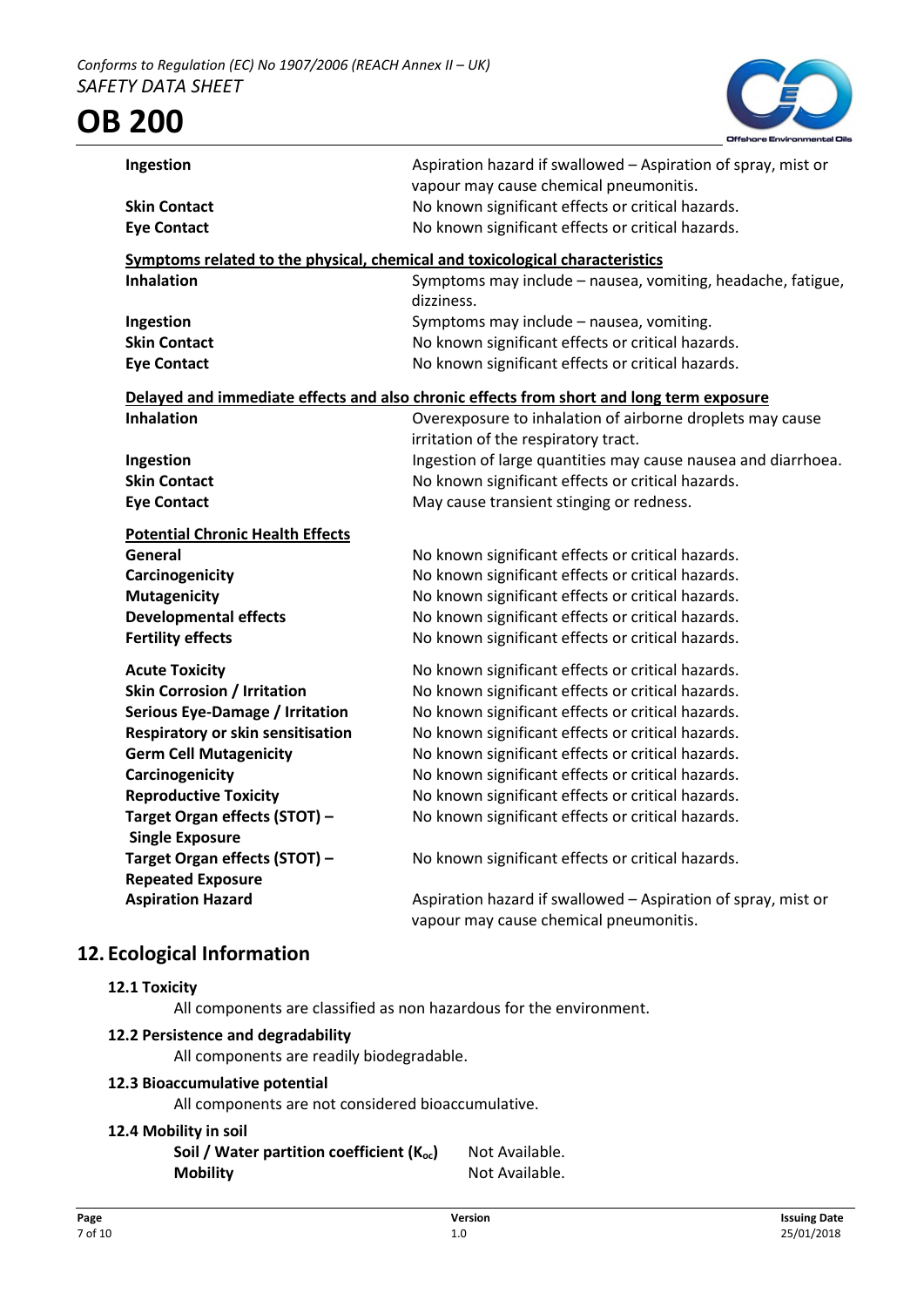



#### **12.5 Results of PBT and vPvB assessment**

All components are not considered to be PBT or vPvB.

#### **12.6 Other adverse effects**

No known significant effects or critical hazards.

# **13.Disposal Considerations**

#### **13.1 Waste Treatment methods**

#### **Waste disposal according to directive 2008/98/EC, covering waste and dangerous waste. Waste from Residues / Unused Product**

Dispose of through a licensed disposal company in accordance with the European Directives on waste and hazardous waste. Where possible recycling is preferred to disposal or incineration. using a licensed disposal company.

#### **Soiled packaging:**

Empty containers completely. Retain label(s) on container. Dispose of through a licensed disposal company in accordance with the European Directives on waste and hazardous waste. Where possible recycling is preferred to disposal or incineration.

#### **EWC Waste Disposal No:**

The following waste codes are only suggestions: - 13 01 13 – Other hydraulic Oils.

According to the European Waste Catalogue, Waste Codes are not product specific. Waste codes should be assigned by the user based on the application for which the product was used.

#### **Waste Treatment – relevant information.**

Product floats on the surface of the water.

#### **Sewage Treatment – relevant information.**

Waste should not be disposed of by release to sewers. Product floats on the surface of the water.

#### **Other waste Disposal recommendations.**

None.

# **14. Transport Information**

| 14.1 UN Number                      | Not regulated under ADR/RID, ADN, IMDG or IATA. |
|-------------------------------------|-------------------------------------------------|
| 14.2 UN Proper Shipping Name        | Not regulated under ADR/RID, ADN, IMDG or IATA. |
| 14.3 Transport hazard class(es)     | Not regulated under ADR/RID, ADN, IMDG or IATA. |
| 14.4 Packing group                  | Not regulated under ADR/RID, ADN, IMDG or IATA. |
| <b>14.5 Environmental hazards</b>   | Not hazardous.                                  |
| 14.6 Special Precautions for user   | None.                                           |
| 14.7 Transport in bulk according to | Not regulated                                   |
| Annex II of MARPOL73/78 and         |                                                 |
| the IBC Code.                       |                                                 |

# **15.Regulatory Information**

**15.1 Safety Health and environmental regulations / legislation specific for the substance / mixture EU regulation (EC) No. 1907/2006 (REACH).**

**Annex XIV – List of Substances subject to Authorisation**

# **Substances of very high concern**

None of the components are listed.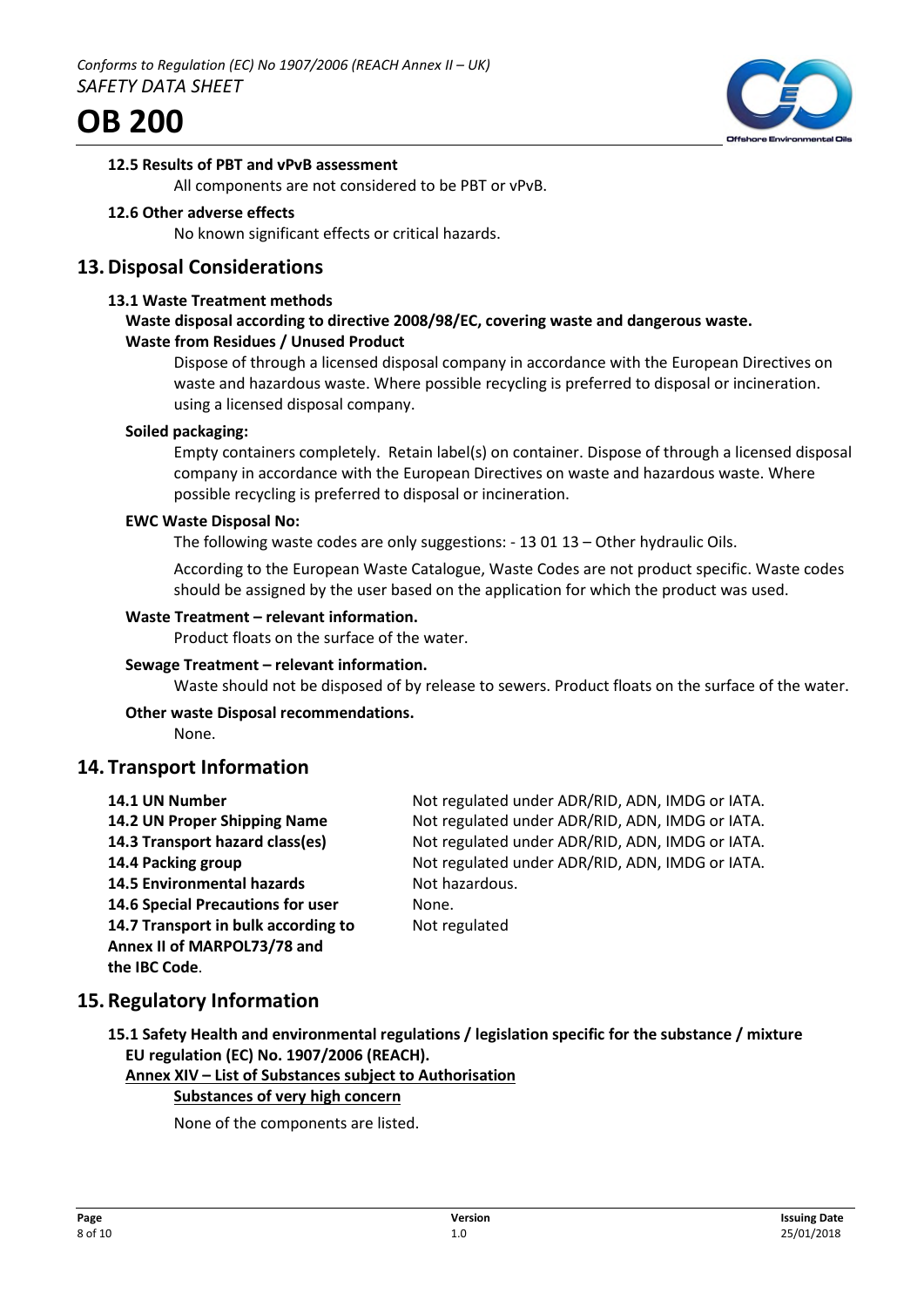

| Annex XVII – Restrictions on the manufacture, placing of the market and use of certain dangerous |  |  |
|--------------------------------------------------------------------------------------------------|--|--|
| substances, mixtures and articles                                                                |  |  |

Not applicable.

# **15.2 Chemical Safety assessment**

No Chemical Safety Assessment has been carried out for this substance/mixture by the supplier as this product contains substances for which Chemical Safety Assessments are still required.

# **16.Other Information**

| Acute Tox.1, H304 | <b>ASPIRATION TOXICITY: - Category 1</b>                                                                                                                                                                                 |
|-------------------|--------------------------------------------------------------------------------------------------------------------------------------------------------------------------------------------------------------------------|
|                   |                                                                                                                                                                                                                          |
| H304              | Maybe fatal if swallowed and enters airways.                                                                                                                                                                             |
|                   |                                                                                                                                                                                                                          |
|                   |                                                                                                                                                                                                                          |
|                   |                                                                                                                                                                                                                          |
|                   | European Provisions concerning the International Carriage of Dangerous Goods<br>by Inland Waterway.                                                                                                                      |
| <b>ADR</b>        | The European Agreement concerning the International Carriage of Dangerous<br>Goods by Road.                                                                                                                              |
| <b>AICS</b>       | Australian Inventory of Chemical Substances.                                                                                                                                                                             |
| <b>ATE</b>        | Acute Toxicity Estimate.                                                                                                                                                                                                 |
| <b>BCF</b>        | <b>Bioconcentration Factor.</b>                                                                                                                                                                                          |
| CAS               | <b>Chemicals Abstract Service.</b>                                                                                                                                                                                       |
| <b>CSA</b>        | Chemical Safety Assessment.                                                                                                                                                                                              |
| <b>CSR</b>        | Chemical Safety Report.                                                                                                                                                                                                  |
| <b>CLP</b>        | Classification, Labelling and Packaging Regulation [Regulation (EC) No.<br>1272/2008].                                                                                                                                   |
| <b>DMEL</b>       | Derived Minimal effect Level                                                                                                                                                                                             |
| <b>DNEL</b>       | Derived No effect Level.                                                                                                                                                                                                 |
| EC                | European Commission.                                                                                                                                                                                                     |
| <b>EINECS</b>     | European Inventory of Existing Commercial chemical Substances.                                                                                                                                                           |
| <b>ENCS</b>       | Existing and New Chemical Substances.                                                                                                                                                                                    |
| ES                | Exposure Scenario.                                                                                                                                                                                                       |
| EU                | European Union.                                                                                                                                                                                                          |
| EU H Statement    | CLP Specific Hazard Statement.                                                                                                                                                                                           |
| EWC               | European Waste Catalogue.                                                                                                                                                                                                |
| <b>GHS</b>        | Globally Harmonised System of Classification and Labelling of Chemicals.                                                                                                                                                 |
| <b>IATA</b>       | International Air Transport Association.                                                                                                                                                                                 |
| <b>IBC</b>        | Intermediate Bulk Container.                                                                                                                                                                                             |
| <b>IESCS</b>      | Inventory of Existing Chemical Substances Produced or Imported in China.                                                                                                                                                 |
| <b>IMDG</b>       | International Maritime Dangerous Goods.                                                                                                                                                                                  |
|                   | <b>Full Text of Classifications [CLP/GHS]</b><br><b>Full Text of abbreviated H statements</b><br><b>Changes from previous version</b><br>Updated sections 2,3,15,16.<br><b>Abbreviations and Acronyms.</b><br><b>ADN</b> |